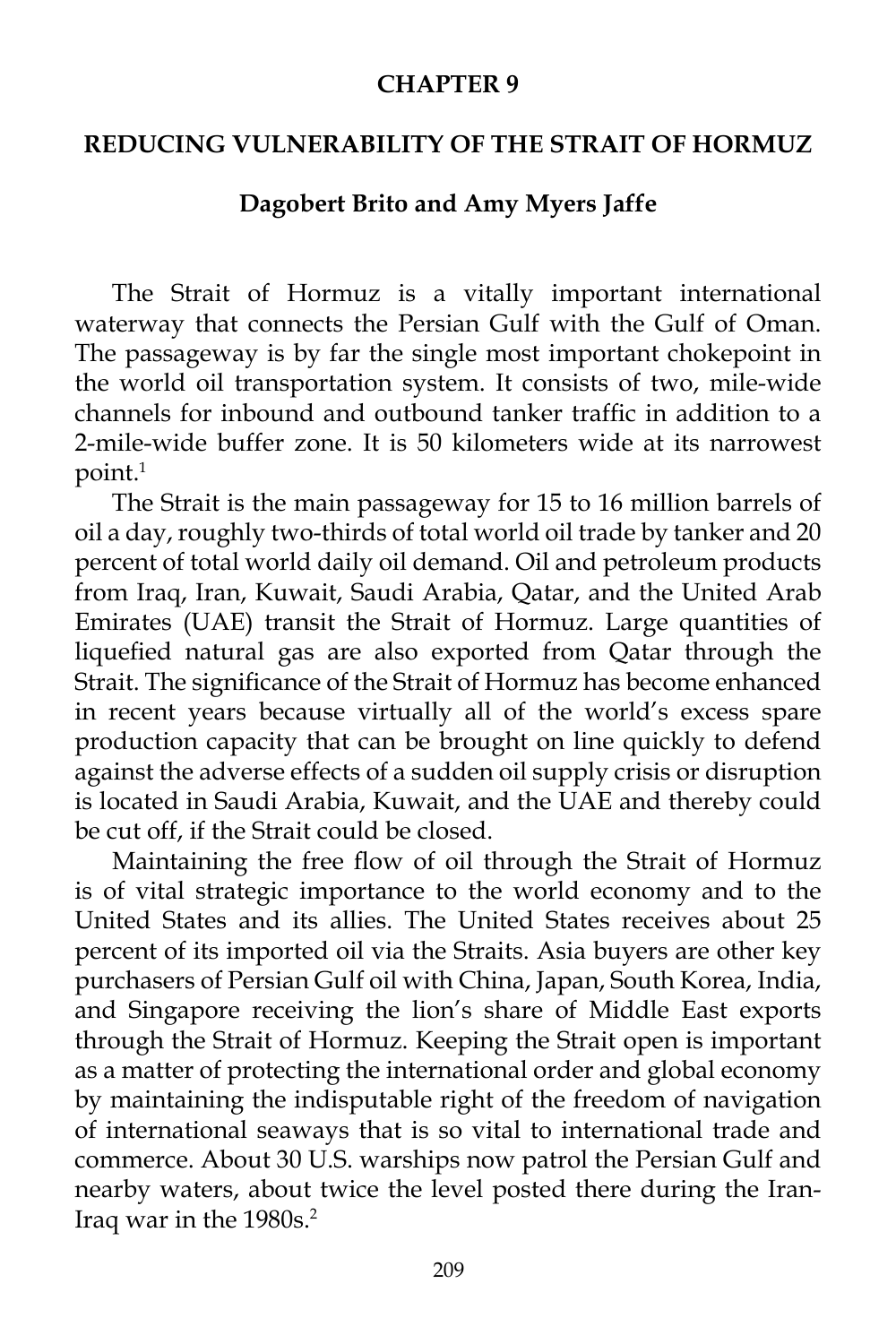There have been several challenges to the freedom of navigation in the Strait of Hormuz and adjacent territories over the last several decades. The most prolonged threat to navigation in the Persian Gulf in recent years arose during the 8-year war between Iraq and Iran. By 1984, the then 3-year-old Iraq-Iran war entered its so-called "tanker phase," with regular bombings of shipping and oil export facilities, and mining of the waters of the Persian Gulf.<sup>3</sup> By 1987, the United States responded to the escalation of attacks on Persian Gulf shipping by organizing a fleet of frigates, destroyers, and minesweepers in the region to combat the threat against shipping.<sup>4</sup> In March 1987, the U.S. Government agreed to transfer Kuwaiti oil and gas tankers to the American flag, and in July 1987, the U.S. Navy initiated Operation EARNEST WILL, providing naval escorts to tankers passing through the Persian Gulf.<sup>5</sup>

 In April 2004, U.S. Navy vessels were called to service to repel attacks by terrorist suicide bombers on both of Iraq's offshore oil shipping terminals, and shippers from the Persian Gulf region are again asking the U.S. military to provide naval escorts.6 The possibility of terrorist attacks at the Strait of Hormuz cannot be ruled out as similar threats already have been identified in Asia against another vital oil waterway, the Straits of Malacca.7

 The nature of future risks against free navigation in the Strait of Hormuz appear at present to come mainly from two directions: (1) the possibility that a nongovernmental group, such as al-Qaeda, will plot to disrupt traffic in the Strait through suicide bombings attacks using divers or small ships, or by deploying a dirty bomb or other kinds of weapons of mass destruction (WMD); or (2) the possibility that a neighboring state would threaten passage of the Strait through conventional or nonconventional military means to gain leverage in a localized dispute or during a political or strategic conflict with a major power such as the United States or a major Asian oil consuming nation.

 The U.S. naval presence in the Persian Gulf and overwhelming U.S. naval superiority for the foreseeable future is likely to discourage a major conventional attack on shipping in the Persian Gulf by any nation with naval capabilities. There currently does not appear to be an emerging naval power with the means or inclination to challenge the U.S. mission of protecting the Strait of Hormuz. However, the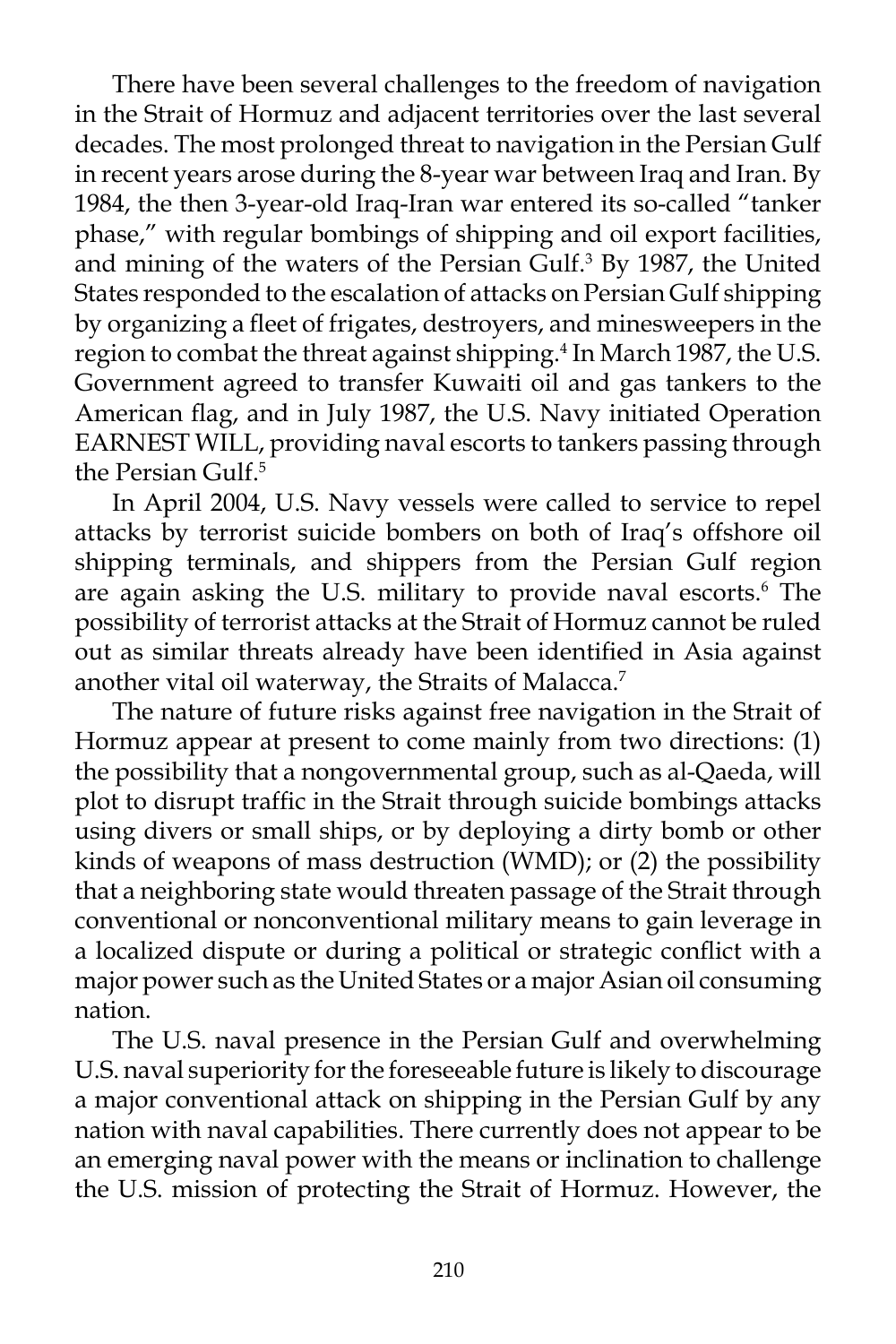possibility of a smaller, regional nation-state threatening free passage through the Strait using non-naval military capabilities cannot be ruled out. Iran, for example, has a history of challenging the status quo in the region and might, under extreme circumstances, pose a risk to the safety of passage through the waterway.

 A territorial dispute between Iran and the UAE over three islands inside the shipping lanes of the Strait of Hormuz has continued for several decades. The islands, Abu Musa and the Greater and Lesser Tunbs, were determined to be run under co-sovereignty by the two nations in 1971, following the departure of British colonial rule from the region. However, since 1992, Iran has occupied the islands and taken steps towards unilateral control over the course of the 1990s, restricting outside access, building an airstrip, and deploying SA-6 surface-to-air missiles, 155 millimeter artillery, and seersucker antiaircraft missiles on Abu Musa.<sup>8</sup> Iran test fired an anti-ship missile near the Strait of Hormuz in 1987<sup>9</sup> and again in January 1996.<sup>10</sup> Iran has silkworm missiles deployed at Qeshm, Abu Musa Island, and on Sirri Island, all within range of shipping through the Strait.<sup>11</sup>

 In June 2004, a UAE warship fired on an Iranian fishing vessel in waters close to Abu Musa Island.12 The Arab Gulf Cooperation Council has backed UAE claims to the islands, but Iran has refused to agree to international arbitration on their status. In April 2004, Iran also accused Qatar of overproducing its share of natural gas from the giant offshore North Field that straddles the Qatari-Iranian border, warning that Iran would resort to "other ways and means of resolving the issue" if Qatar did not enter new negotiations about regulating production from the field. The North Field/South Pars gas reserves were clearly demarcated in a maritime border deal in the late 1980s.13

## **Assessing The Threat of a Nuclear Iran to the Strait.**

 The backdrop of conventional Iranian military actions inside the Persian Gulf has raised concerns about whether a nuclear Iran would use the leverage of nuclear capability to demand political or other gains by threatening traffic through the Strait of Hormuz via conventional or nonconventional means. A potential conflict between the United States and Iran on a number of issues, including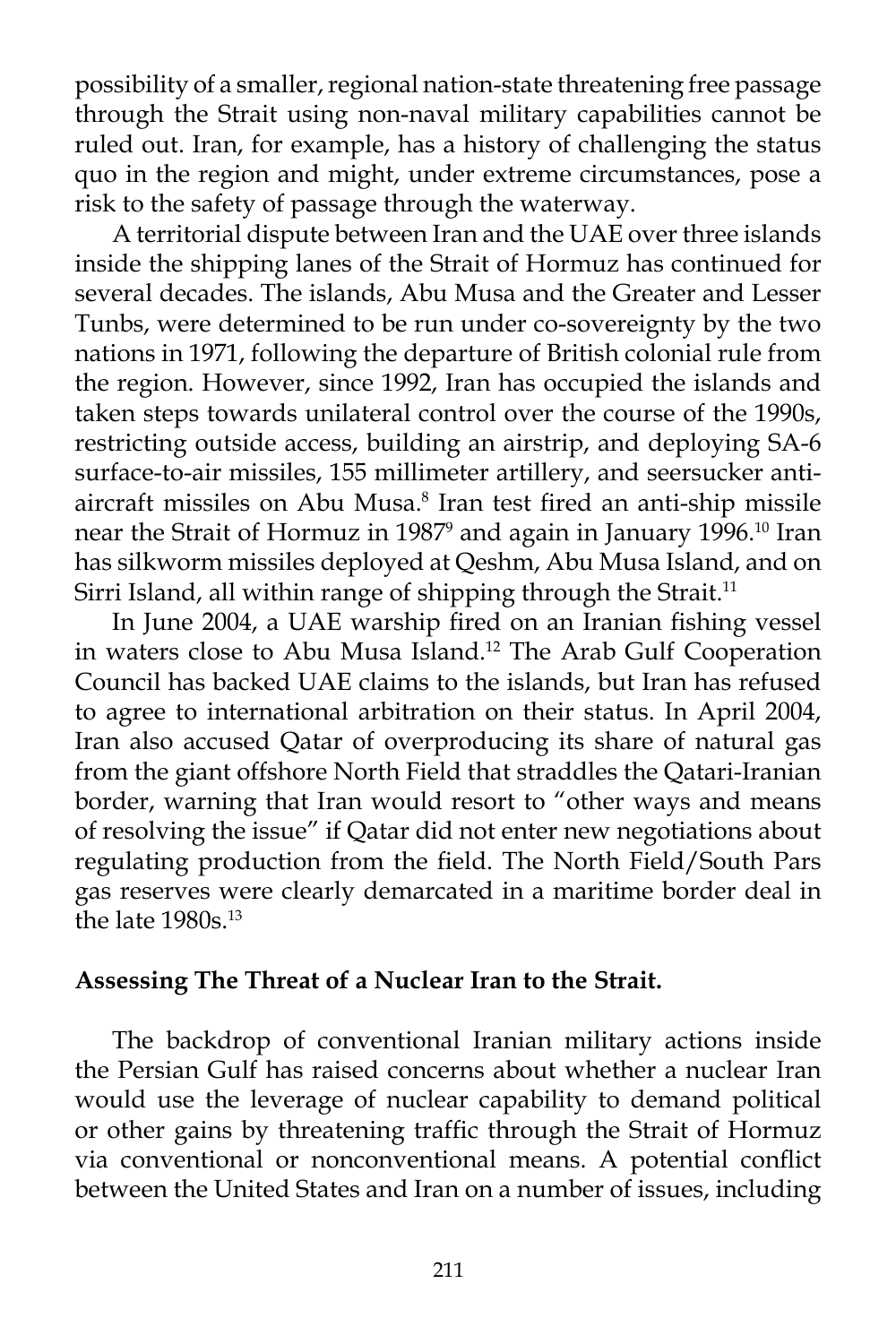international terrorism or the proliferation of WMD, would raise the stakes of such a risk. The possibility of such a threat, however, must be evaluated against the backdrop of improved U.S.-Iranian cooperation in several arenas in recent years. In the 1990 Gulf War, Iran "helped" the coalition by "not interfering."14 During the U.S. war in Afghanistan, Tehran assisted in efforts to form the interim Afghan government at a meeting in Bonn in December 2001. Iran also was relatively cooperative during the early days of the campaign in Iraq, although its long-term intentions are unclear.<sup>15</sup> Iran also is seeking better ties with the European Union (EU), whose long term strategy with Iran focuses on linking into potential economic and political reform there. As starting points, Iran has attained observer status to the EU Energy Charter and is discussing a proposed gas pipeline to Greece.<sup>16</sup>

 Still, it remains a possibility that a nuclear Iran could make a threat in political negotiations to use conventional weapons to close the Strait of Hormuz. "Words of warning" from Israeli officials that Tel Aviv could hit vulnerable oil export facilities like Kharg Island and other offshore regions instead of preemptively attacking the Bushier nuclear plant could bring such an issue to the fore, as suggested by Geoff Kemp of the Nixon Center in his monograph, "U.S. and Iran: The Nuclear Dilemma, Next Steps."17 In the context of issues discussed in this chapter, Israeli grandstanding against Iranian oil facilities is not constructive to common goals and, in fact, aggravates the issues rather than serving as a deterrent. A threat of this nature has immediate cost ramifications in that it would instantly raise the price of oil, benefiting Iran overnight as it is a major oil exporter, and hurting the United States and its allies in the industrial world who are major oil importers.

 Iran traditionally has been a strong advocate for higher oil prices at meetings of the Organization for Petroleum Exporting Countries (OPEC) and is considered a pivotal price hawk leader inside the producer oil cartel, inclined to ignore concerns that soaring oil prices might hurt future oil demand or damage world economic conditions. Its policy history on the subject of oil prices has been relatively consistent since the early days of the Islamic revolution, and Tehran has used its influence when it could to boost world oil price levels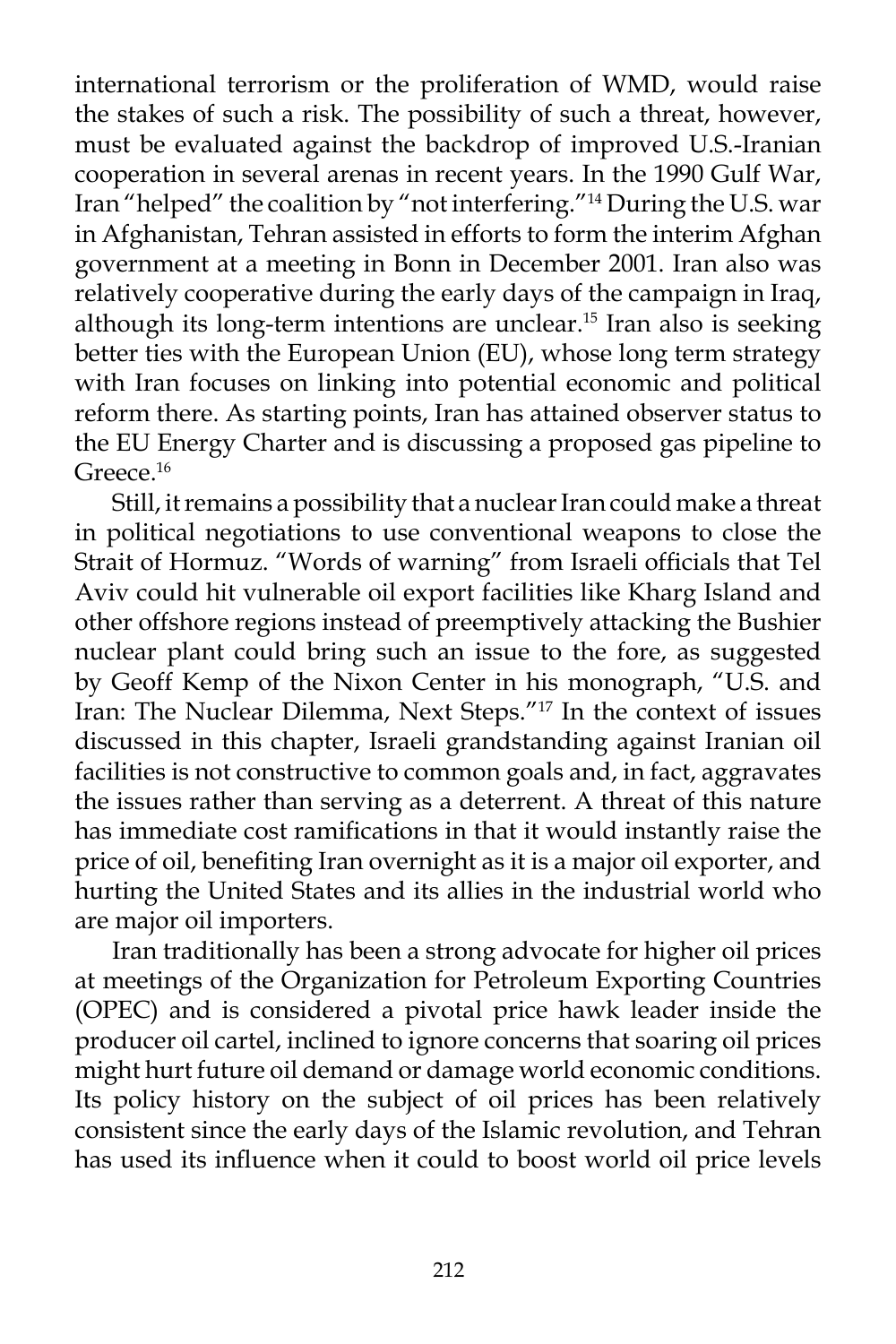through a combination of public statements, diplomatic initiatives, and outright threats.

 In autumn 1984, as an oil price war was looming, influential speaker of the Iranian Parliament Hojjatolislam Hashmi Rafsanjani indicated in a sermon that Iran might attempt to block the flow of oil from the Persian Gulf if oil prices continued to fall, warning if Iran "was one day pressured in a price-cutting war, it will create such a crisis in the region that it will be similar to the days of the revolution and oil would not flow to the other side."18 Iran's minister of oil announced the country would like to see \$25 per barrel oil remain OPEC's minimum price in the aftermath of the Gulf War and was able to orchestrate a high level political agreement with Saudi Crown Prince Abdullah to boost prices above the traditional \$18 a barrel target price starting in 1999.<sup>19</sup> In recent years, Iran has lobbied within OPEC to keep prices high by pressing the producer cartel to maintain a pattern of pivotal oil production cuts. It has used its leadership position inside OPEC to try to thwart the producer group from raising production during times of market disruptions.

 Iran's economy is highly dependent on oil export revenues, which constitute roughly 80 percent of its total export earnings, 40- 50 percent of the government budget, and 10-20 percent of its gross domestic product (GDP). The U.S. Department of State concluded in its 2002 *Patterns of Global Terrorism Report* that Iran remained "the most active state sponsor of terrorism in 2002." Oil revenue represents a significant portion of Iran's disposable income. This report concluded that Iran provided Lebanese Hezbollah and Palestinian rejectionist groups, such as HAMAS, the Palestine Islamic Jihad, and the Popular Front for the Liberation of Palestine-General Command, with funding, safe haven, training, and weapons. Iranian funding for Hezbollah was reportedly about \$60 million to \$80 million a year in the 1980s. The report also asserted that Iran provided support to extremist groups in Central Asia, Afghanistan, and Iraq.

 The United States first placed Iran on the State Department terrorism list in 1984, in response to allegations of Iranian involvement in the 1983 suicide attack by Hezbollah on the U.S. Marine barracks in Lebanon.20 Iran was also linked to the bombing of Khobar Towers in Saudi Arabia, where 19 American servicemen were killed. On June 21, the Justice Department announced that it had indicted 13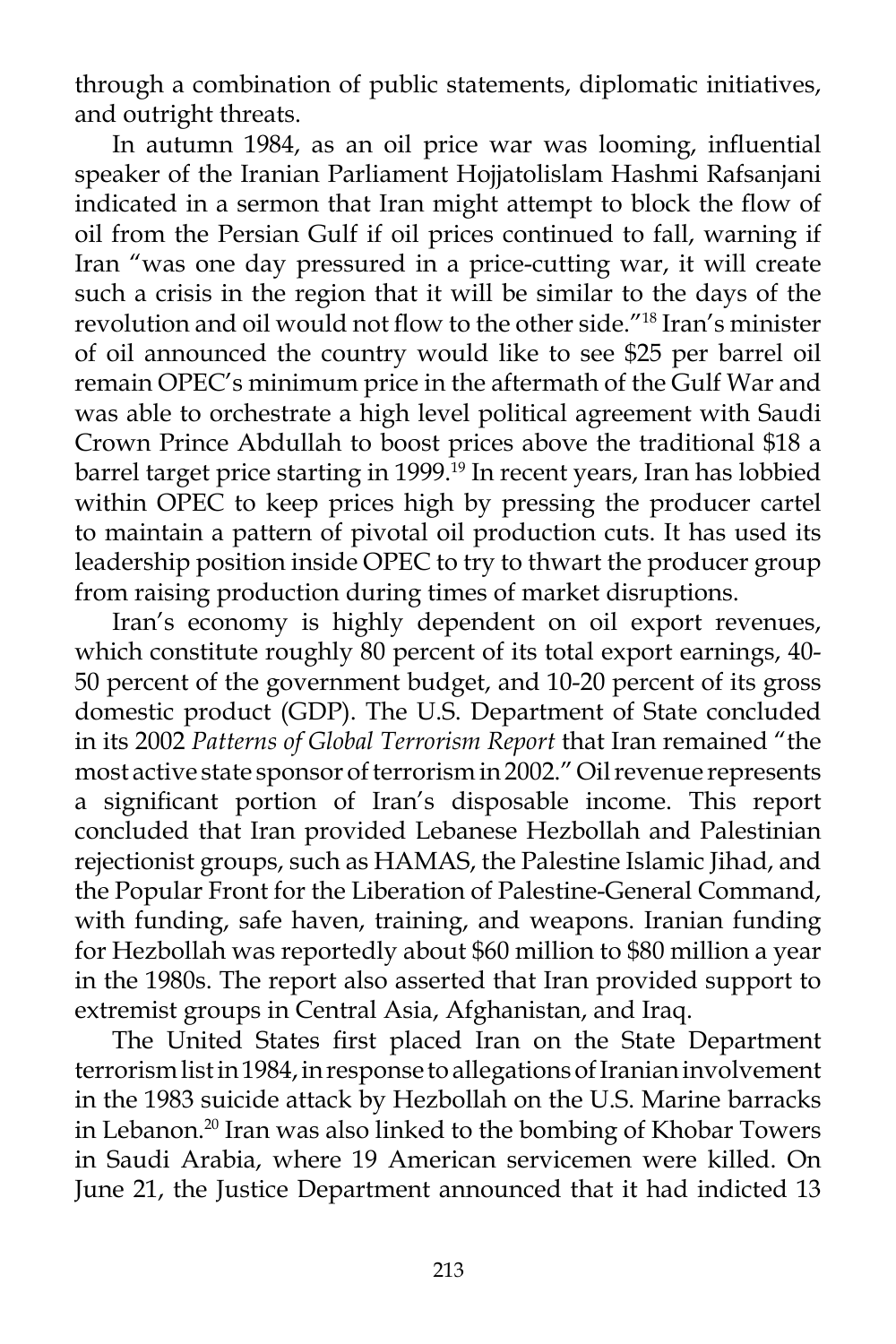Saudis and one Lebanese who were members of Saudi Hezbollah. The indictment said that these individuals belonged to groups that were "inspired, supported, and supervised" by elements of the Iranian government.<sup>21</sup> In April 2001, Iran sponsored an international conference supporting Palestinian groups, including groups promoting violence in Israel. In January 2002, a shipment of 50 tons of arms from Iran to the Palestinian Authority was uncovered.<sup>22</sup> The United States maintains economic sanctions against Iran because of its terrorist links, and American firms are not allowed to purchase oil from Iran nor invest in its oil fields.<sup>23</sup>

 Political negotiations between Iran and the United States and its allies can result in different outcomes. If the points in the bargaining set dominate a war outcome, both sides, if they are rational, may very well decide to choose to negotiate a solution rather than fight a war. However, if they choose not to bargain or if they cannot agree, then one option open to Iran is to try to block the Strait using conventional force. The United States currently has the ability to attack Iranian missile sites and can, at some cost, reopen the Straits. Iran's shift to nuclear status most likely would alter its political leverage vis-à -vis conflict with the United States and its allies.

 The implications for an Iran that has acquired nuclear capability differs from the above scenarios. It is unlikely that Iran would have nuclear weapons in sufficient number and sophistication that they would use them to attack the United States and it allies. From the Iranian point of view, perhaps the greatest utility to attaining nuclear weapons is to protect its territory from outside aggression, and deny the United States aggressive interference in its internal affairs or at the extreme, an Iraq-style invasion by U.S. or allied troops. Iran also is concerned about the nature of the military balance in its neighborhood, which includes several nuclear powers (Israel, Pakistan, and India). Iran is not expected to deploy an intercontinental ballistic missile capable of striking the continental United States. This means that for Iran even to consider implementing an actual regional nuclear attack, it would have to be able to withstand a massive preemptive U.S. conventional attack, or if Iran used nuclear weapons first in the theatre, a nuclear second strike by the United States. In strategic terms, therefore, it is difficult to see why a rational Iran would use its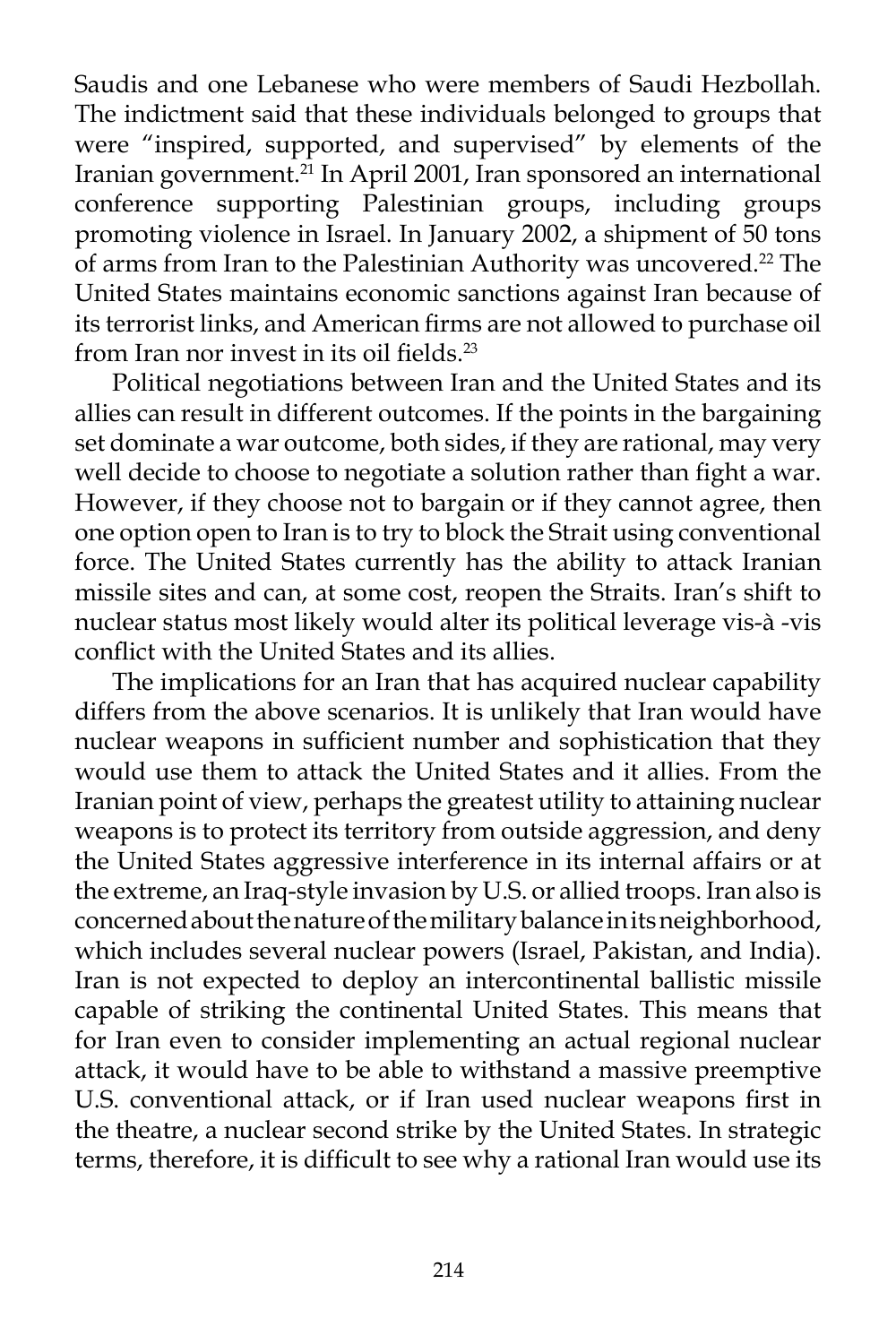nuclear weapons except under dire circumstances where its existence was threatened.

 However, it cannot be ruled out that a more radicalized regime in Tehran might pass nuclear material to a terrorist group. Alternatively, should the political climate in the region change, it would be possible for Iran to threaten to use its nuclear weapons as an umbrella to close the Strait of Hormuz. It has been estimated that a 3-month closure of the Strait of Hormuz, without any offsetting oil export procedures or market intervention, could cost the United States a 4 to 5 percent drop in GDP, with up to 2 percent added to the unemployment rate and 7 percent added to the inflation rate.<sup>24</sup>

Bargaining with threats is really a two-stage process.<sup>25</sup> The first stage is explicit bargaining. The second stage, in which the threat point will be implemented should the bargaining process fail, is implicit. The logical difficulty is that such games usually are not subgame perfect. In the bargaining process, it may be optimal to threaten to use nuclear weapons should a player's demands not be met. However, it is unlikely that the player will want to implement its threats. One way to address this problem is through a commitment mechanism. If a player can restrict its freedom of action so that it has no alternative but to implement the threat, then the threat is credible.

Precommitment mechanisms can be subtle.<sup>26</sup> One example would be to transfer control of nuclear weapons to battlefield commanders. This creates the possibility that in the "fog of war," the weapons will be used. The aggressor is forced to try to evaluate the probability that the other side will use its nuclear weapons. If it is a nuclear power, it can invoke the threat point by using the argument in its negotiations that political instability may create the danger that the nuclear weapons may fall into irresponsible hands. Thus, the potential for political instability is itself a form of a precommitment mechanism. A non-nuclear power does not have the advantage of this type of leverage. Given the enormous damage nuclear weapons can inflict, their expected loss can be large, even though the subjective probability of their use is small. Given the political instability of Iran, it would be dangerous to assume that all bargaining would be rational, as there would the very real possibility that the nuclear weapons would be under the control of the more radical elements of the government.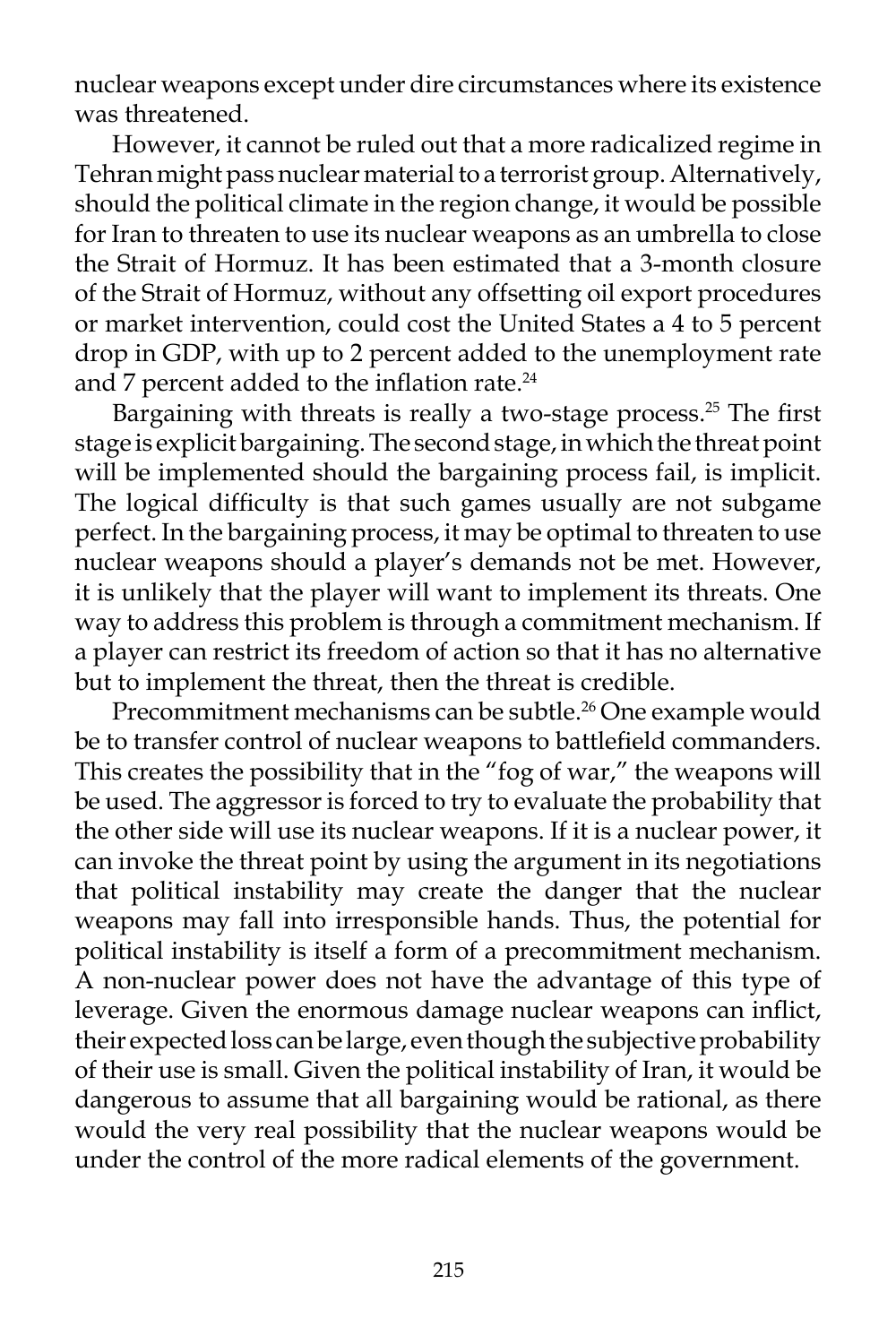Since the nuclear threat is credible, the status quo is likely to be stable. Nuclear weapons put the burden of accepting the risk of the threat being implemented on the party that wants to change the status quo. The potential use of nuclear weapons also can change the probability distribution of potential gains and losses from conventional war so as to reduce its expected gain. In fact, a very small probability of enormous loss due to the use of nuclear weapons can change the expected value of a conventional war from positive to negative.

 The acquisition of nuclear weapons is thus a means to validate conventional superiority. If a country has both conventional superiority and nuclear weapons, it can use the threat of conventional weapons to achieve the result it desires and use its nuclear weapons to validate this action. This threat would deter third parties from intervening in a regional conflict. Suppose, for example, that Iraq had been a nuclear power in the summer of 1990. Having taken Kuwait, Iraq would have forced the allies to choose between accepting the new allocation, or risking that its threat of using nuclear weapons would be implemented.

 Iran's arsenal of *Silkworm* and *Seersucker* missiles mean that it could use these missiles in an attempt to close the Strait.<sup>27</sup> Under normal circumstances, this would be a problem, but one that could be addressed by U.S. naval power. However, if Iran has nuclear weapons, the nature of the threat to the Strait or other Persian Gulf energy facilities would change. The military problem would be much more complex, as it would be necessary to destroy Iran's nuclear weapons before attacking the conventional forces that are blocking the Strait. Under such circumstances, time becomes a precious commodity, and the ability to buy time by moving Saudi and other Gulf production to the Red Sea and the Mediterranean becomes a key resource.

## **Strategies for Reducing Threats to the Closure of Strait of Hormuz.**

 Maintaining alternatives to shipments of Persian Gulf oil through the Strait of Hormuz will be a critical aspect to limiting the economic damage to oil importing countries of a major shutdown of the Strait.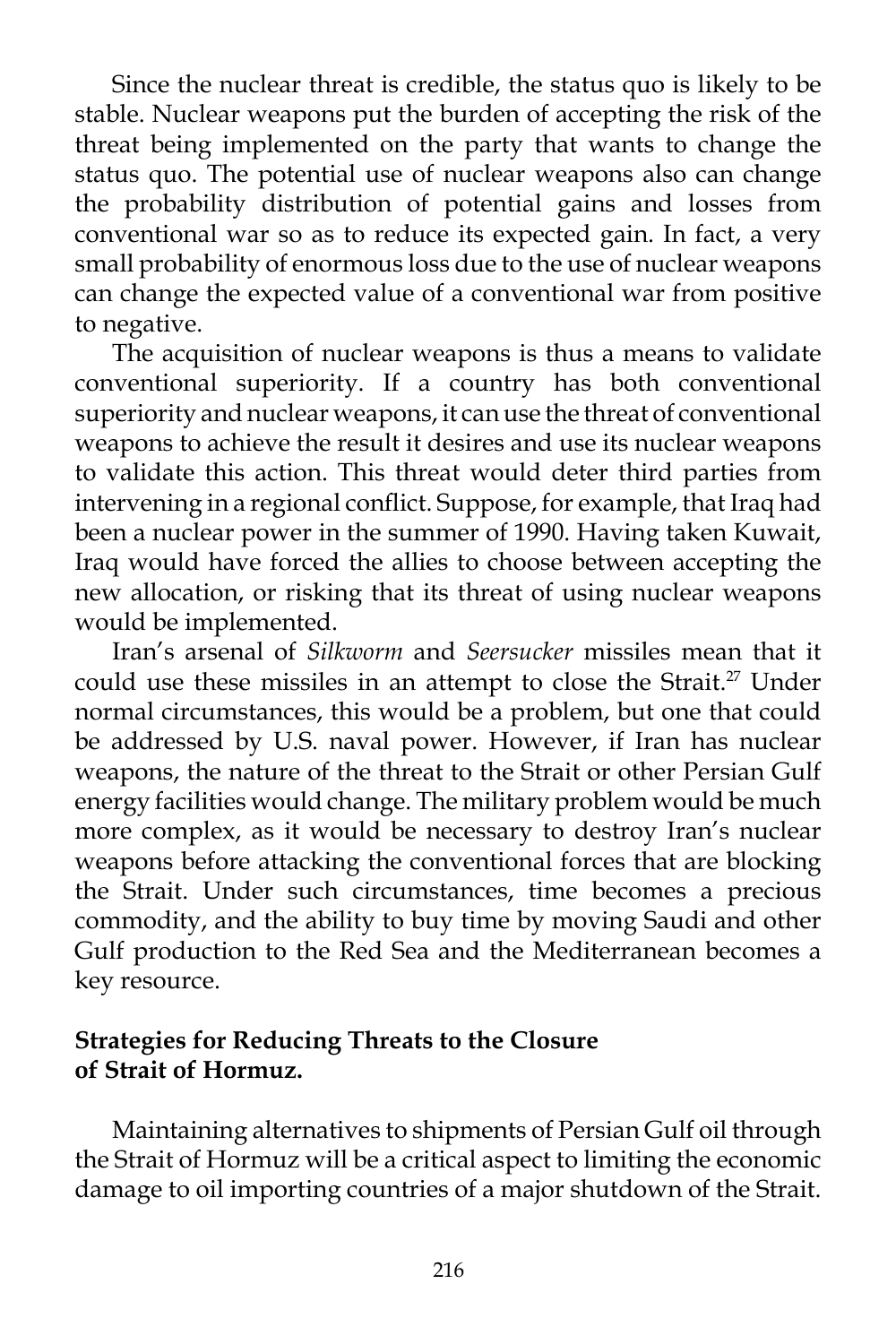The first line of defense in this regard is the existence of the emergency stockpiling system of the International Energy Agency (IEA) which includes the joint release of oil from U.S. strategic petroleum reserve, together with strategic oil stocks of other Organization for Economic Cooperation and Development (OECD) member states. However, the potential of the IEA strategic stocks is limited, as it can only replace the volume of oil coming through the Strait for less than 30 days. Western industrialized nations likely would have to resort to emergency conservation measures in combination with a major stock release to mitigate the damage of a prolonged closure of the Strait of Hormuz, barring other alternative strategies.



## **Table 1**.

 Western strategic oil stocks could be supplemented by unsold oil stored near end-user markets by key producers like Saudi Arabia or Russia. Such "floating" stocks were pivotal in stabilizing oil markets in 1990 when Iraq invaded Kuwait.<sup>28</sup> Floating stocks would be beneficial in today's circumstances and should be considered. However, other alternative strategies do exist that could give the United States and its allies time to pursue a negotiated solution or to properly prepare for a military response. Among those alternatives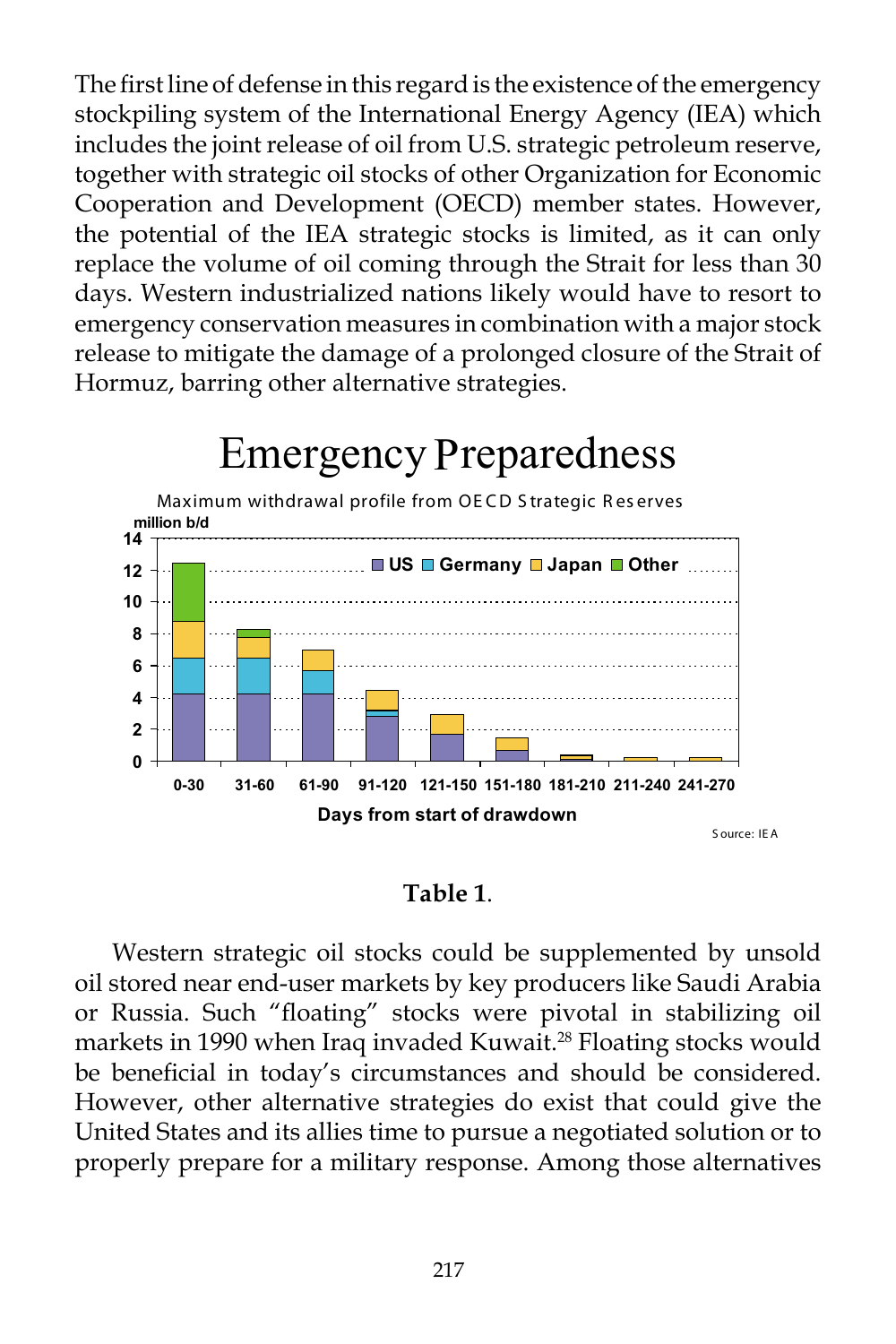are to use existing pipeline and oil export infrastructure to create a bypass to the Strait of Hormuz. The costs and options for doing so have been studied in detail by the James A. Baker III Institute and the Center for Naval Analysis.29

 One significant existing Strait of Hormuz bypass is the trans-Saudi Arabian Petroline, an oil pipeline that has existing capacity to move over 5 million barrels a day of crude oil from Saudi oil fields to the Red Sea port of Yanbu.

 A second pipeline, the Ipsa-2 pipeline, which extends from southern Iraq to the Saudi Red Sea port of Mu'jiz, could be refurbished and adjusted to carry an additional 1.65 million barrels a day of oil from Iraq and Saudi Arabia (and with construction of a spur line, Kuwait) to the Red Sea, bypassing the Persian Gulf. The 1.65 million b/d Iraqi-Saudi (Ipsa-2) pipeline was closed indefinitely by Riyadh during the Gulf War. Although Saudi Arabia has refused to comment on whether it would ever bring the line back on stream, it has maintained its portion in good working order. In June 2001, the kingdom announced that it had taken ownership of Ipsa-2, which was used to export Iraqi crude oil via Saudi Arabia in the 1980s during the Iraq-Iran war. Riyadh said that it was seizing the line, including pumping stations, storage tanks, and the maritime terminal, as Gulf War reparations for Iraqi military actions. Baghdad, for its part, has insisted that it still owns the line and has not accepted the legitimacy of the Saudi appropriation. Utilization of this line would require a diplomatic initiative involving both Saudi Arabia and Iraq.

 The capacities of both of these pipelines could be upgraded by 65 percent in the event of a Hormuz incident to 11 million barrels a day by upgrading the lines through the use of drag reduction agents that reduce turbulent eddies in the oil which lessen the volume of oil that can be transported through a pipeline at any given time. Costs of such a project are calculated to be relatively low at around \$600 million. Drag reduction agents (DRAs) are chemicals that are injected into crude oil pipelines to reduce energy loss. DRAs have been used on the Alaskan pipeline, and frequently on the Colombian pipeline system, to make up for lost flows during times of operational interruption. Another option would be to build a spur line from Abu Dhabi and other regional production centers so that oil could exit to world markets via Oman.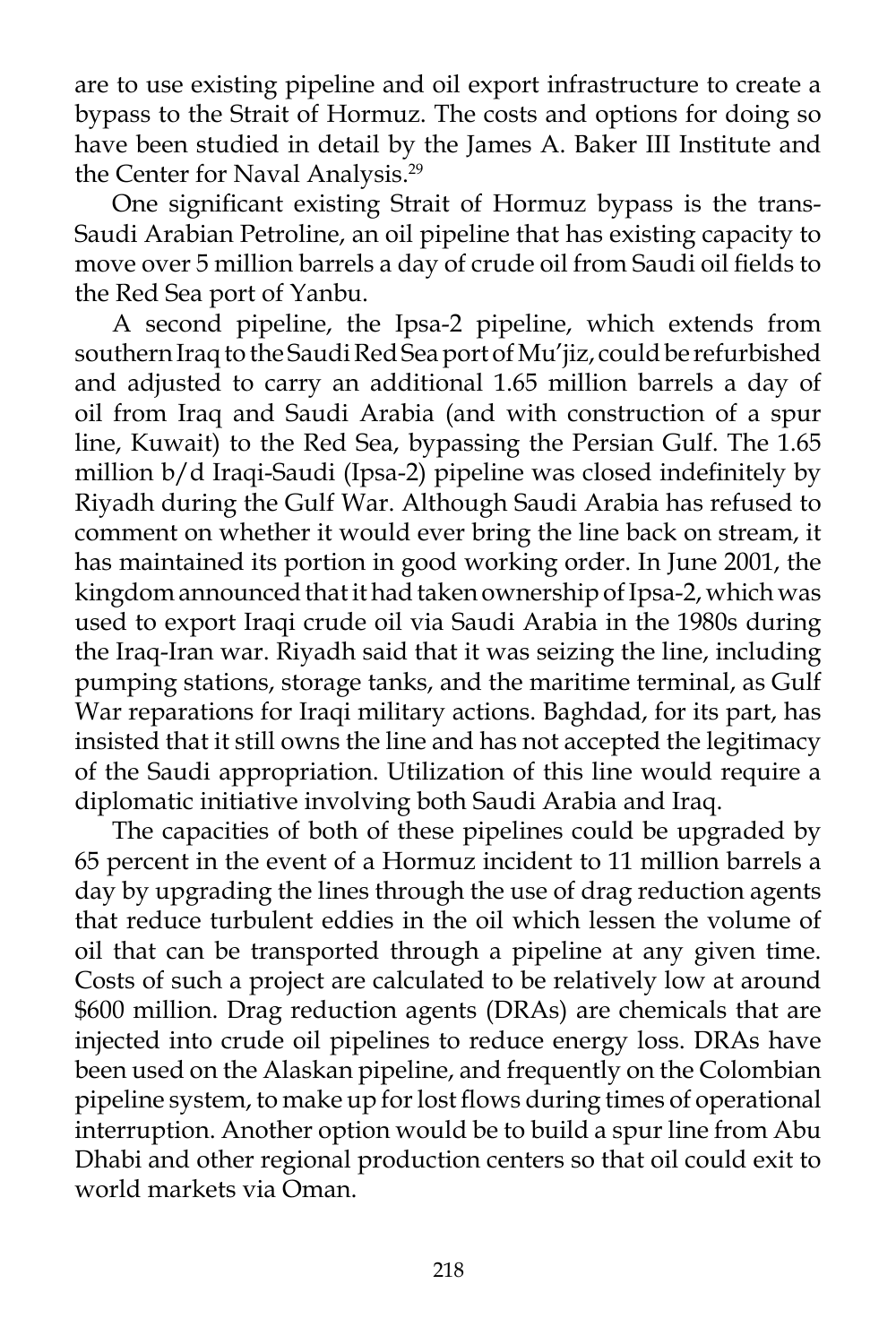Upgrading these pipelines could allow the United States to respond to a closure on a deliberate and risk-minimizing timeline, potentially lessening the need for U.S. military deployment during a crisis. The existence of such contingency options also could be used to reduce Iranian motivation to close the Strait of Hormuz by reducing the political leverage and gain from doing so. Studies show that full use of a bypass option would mean that a closure of the Strait of Hormuz would only result in a loss of U.S. GDP of roughly 1 percent, also mitigating the impact on unemployment and inflation.<sup>30</sup> However, the bypass option only would be effective if Iran did not have the capability to simultaneously threaten the bypass facilities or Saudi Arabian oil production facilities themselves, but focused solely on closing the Strait as its primary target.

 The bypass contingency plan described above certainly would be extremely effective against a one-of-a-kind terrorist attack that temporarily affected the passage of oil through the Strait. Rapid public announcement of the planned utilization of bypass routes could be used in combination with strategic stocks to keep oil markets calm during such an event by demonstrating to the markets that Persian Gulf oil will still be made available.

# **High Costs of a Loss of Access to Saudi Facilities.**

 While there exist several alternative ways to bypass a loss of access to the Strait of Hormuz, a major attack on Saudi oil production facilities would be harder to counterbalance. Saudi oil export infrastructure has important, substantial built-in redundancies on both the east and west coasts of the kingdom that would make it extremely difficult for terrorist cells or saboteurs to knock out Saudi export capacity for any significant period of time. The same would apply to military attacks by air. The kingdom's export capacity is over 14 million b/d, almost twice as much as current export levels, and a wide variety of facilities would have to be substantially jeopardized simultaneously before any oil export curtailment would be unavoidable. The kingdom also has access to other less well-known offshore loading facilities and makeshift systems, such as single-buoy mooring systems that could be used to load ships for export of Saudi oil.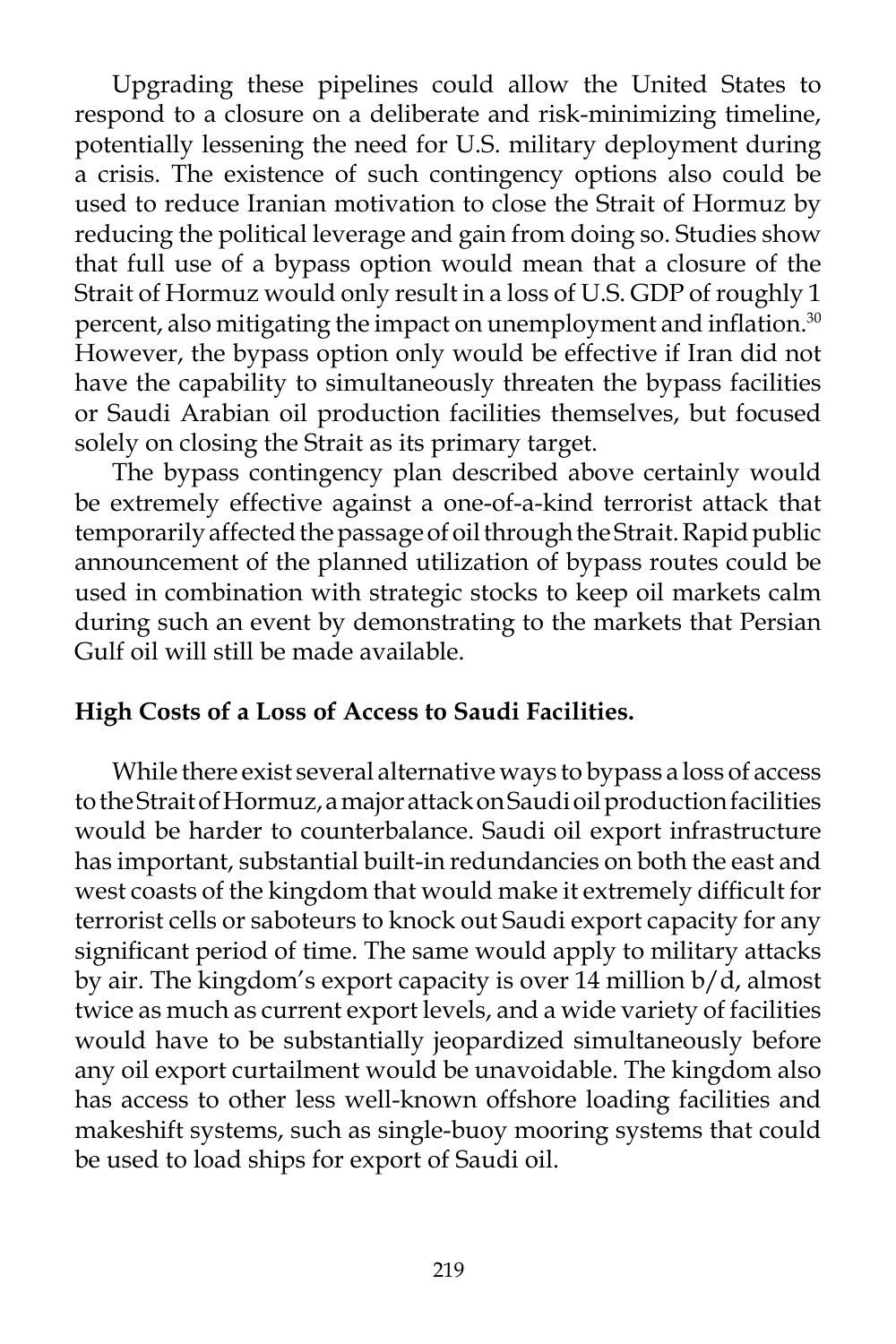However, a major attack on core Saudi oil production facilities that significantly affected oil production and handling operations at the major processing facilities at Abqaiq would prove far more difficult to replace quickly. As noted in the Economist Magazine, "Saudi Arabia remains the indispensable nation of oil."31 Saudi Arabia not only exports more oil than any other producer, it maintains over one million barrels a day of idle swing capacity on hand for emergencies and can, in a relatively short order, bring on new fields to replace the exports of any other single exporter in the world. No other nation currently sits in this important position. The ramifications of Iran or some other nuclear power or group being able to blackmail the West would be quite extreme. A loss of access to Saudi production facilities at Abqaiq would leave world markets with a deficit in the millions of barrels a day (depending on the extent of damage) and would not be replaced easily, even in the 3 to 6-month timeframe when strategic stocks could be used to replace lost Saudi barrels. Certain facilities can take between 1 to 2 years to rebuild on an expedited basis. To lessen the impact of an attack by a terrorist group or others on important Saudi oil processing facilities, construction of some alternative bypass facilities should be considered and implemented where possible, and critical parts for the repair or reconstruction of such oil processing facilities should be stockpiled in country.

 In the event of a major attack on Abqaiq facilities, Saudi production eventually could be replaced with investment in new fields in Venezuela, Iraq, Russia, and West Africa, but this process is also likely to take several years. In the meantime, the United States and other large industrial and emerging economies would be forced to restrict the use of oil through rationing and other extreme measures to prevent a full blown market crisis of proportions reminiscent of the crisis of 1973.

#### **Conclusion.**

 The United States has acted to protect the freedom of navigation of the Strait of Hormuz for several decades. However, military strategies alone may be less effective than a combination of strategic options, should hostile parties in the region acquire WMD and be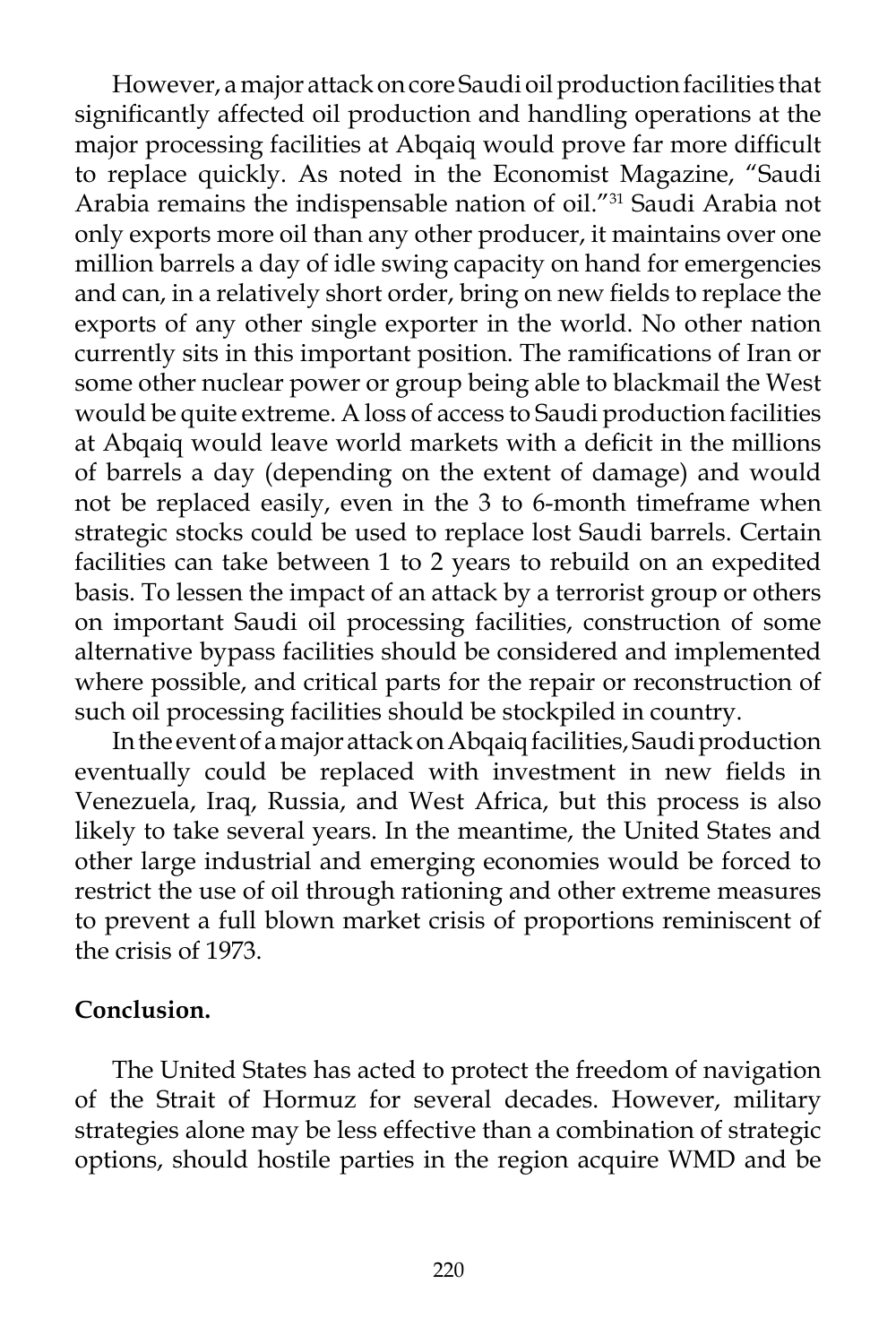willing to use them to threaten core Saudi oil production facilities significantly as a means of deterring a military response to a closure of the Strait.

 The United States, through a combination of release of IEA emergency strategic stockpiles, utilization of strategic export bypass facilities, and military operations, could ease any threat or actual blockade to the Strait of Hormuz. For an investment totaling roughly \$600 million, existing pipeline systems in Saudi Arabia could be modified to permit the export of up to 11 million barrels a day of oil to bypass the Strait of Hormuz.<sup>32</sup> Used in combination with the release of strategic stocks, an upgraded bypass system could almost completely offset the loss of oil due to the closure of the Strait of Hormuz for as much as 90 days. Such a strategy would allow the United States to respond to the threat of a closure or an actual closure on a deliberate and risk-minimizing timeline and could limit the extent of military engagement needed. The existence of such contingencies could reduce the Iranian motivation to close the Strait of Hormuz and reduce the political leverage they get from threatening to do so.

 However, the effectiveness of this deterrent is reduced under scenarios where Iran is a nuclear power and might consider threatening Saudi oil production surface facilities. A nonconventional attack on certain key Saudi oil production facilities would be extremely difficult to deal with, given the lack of alternative idle production capacity that could be brought on line in other oil producing countries. This extreme case, however, would have to be considered by Iran in the context of a massive U.S. response.

 Given all the factors considered in this question, having the ability to by-pass the Strait of Hormuz has two significant benefits. First, it buys time, allowing the United States to move forces into the region to address the Iranian nuclear threat. Second, Iran would have to use its nuclear weapons without provocation; this weakens their position in negotiations. It is one thing to threaten to use nuclear weapons in response to an attack and quite another to threaten to use nuclear weapons if a concession is not made in negotiations. In the latter case, Iran runs high risks of serious consequences that its small nuclear arsenal would not enable it to guard against.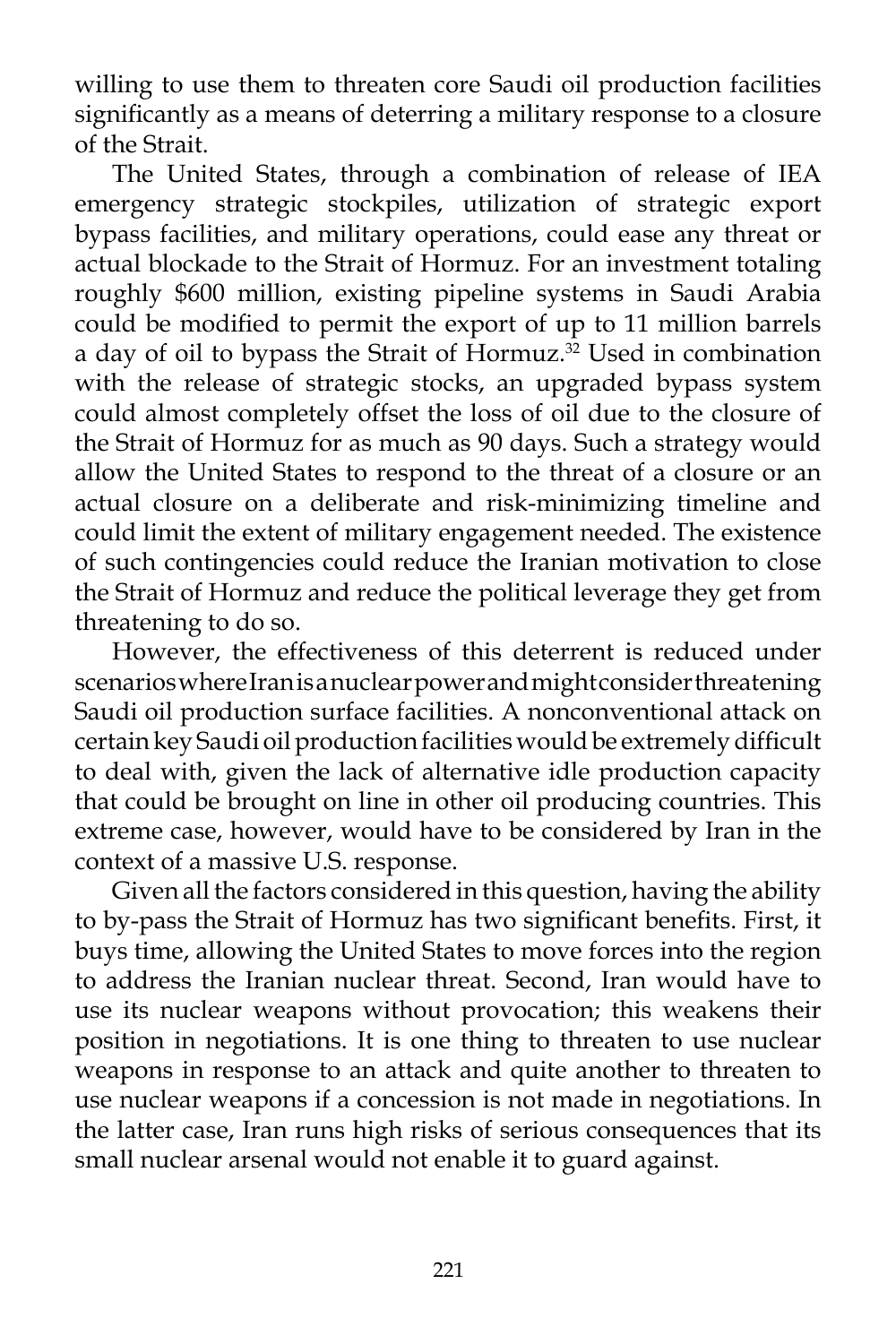## **ENDNOTES - CHAPTER 9**

1. See *www.eia.doe.gov/emeu/cabs/choke.pdf*.

 2. Chip Cummins, "As Threats to Oil Facilities Rise, U.S. Military Becomes Protector," *Wall Street Journal*, June 30, 2004, p. A1.

 3. Nadia El-Sayyed El-Shazly, *The Gulf Tanker War: Iran and Iraq's Maritime Swordplay*, London: Macmillan Press, 1997.

 4. Rosemarie Said Zahlan, "The Impact of U.S. Policy on the Stability of the Gulf States: A Historian's View," *Iran, Iraq and the Gulf Arab States*, Joseph Kechichian, ed., New York: Palgrave, 2001.

 5. John Partin, *Special Operation Forces in Operation EARNEST WILL, Prime Chance I*, MacDill Air Force Base, FL: U.S. Special Operations Command, History and Research Office, April 1998, p. 5-7; also see Hassan Hamdan Al-Alkim, "The Arabian Gulf at the New Millennium: Security Challenges," in Keahiahian.

6. Cummins.

 7. See *http://www.janes.com/security/international\_security/news/fr/fr040630\_1\_ n.shtml; http://www.nydailynews.com/front/story/119482p-107611c.html*.

8. BBC website, BBC Timeline, Abu Dhabi; Al-Alkim.

9. See *http://www.nti.org/e\_research/profiles/Iran/Missile/3876\_4086.html*.

10. See *http://www.converger.com/eiacab/chron.htm*.

11. See *http://www.nti.org/e\_research/profiles/Iran/Missile/3876\_4086.html*.

12. AFP news service, June 13, 2004.

 13. "Iran Accuses Qatar of Overproducing Gas," Oil Daily International, Energy Intelligence Group, April 24, 2004, available at *www.energyintel.com*.

 14. So argues Geoffrey Kemp in his monograph, *U.S. and Iran: The Nuclear Dilemma: Next Steps*, available at *www.nixoncenter.org*.

15. Details available in *ibid*.

 16. Friedemann Miller, "Why Iran is Key for Europe's Security of Energy Supply," Eugene Whitlock, ed., *Iran and Its Neighbors Diverging Views on a Strategic Region*, SWP Berlin: German Institute for International and Security Affairs, July 2003.

17. Kemp.

 18. "Iran Threatens Action if Oil Price War Erupts," *Middle East Economic Survey* (MEES), Vol. XXVII, No. 6, November 19, 1984.

 19. "Iran Hopes \$25/barrel Minimum Price Remains After Gulf Crisis," MEES, Vol. XXXIII, No. 49, September 10, 1990; "Saudi Arabia and Iran See Eye to Eye on Oil Price Issue," MEES, Vol. XLII, No. 21, May 24, 1999.